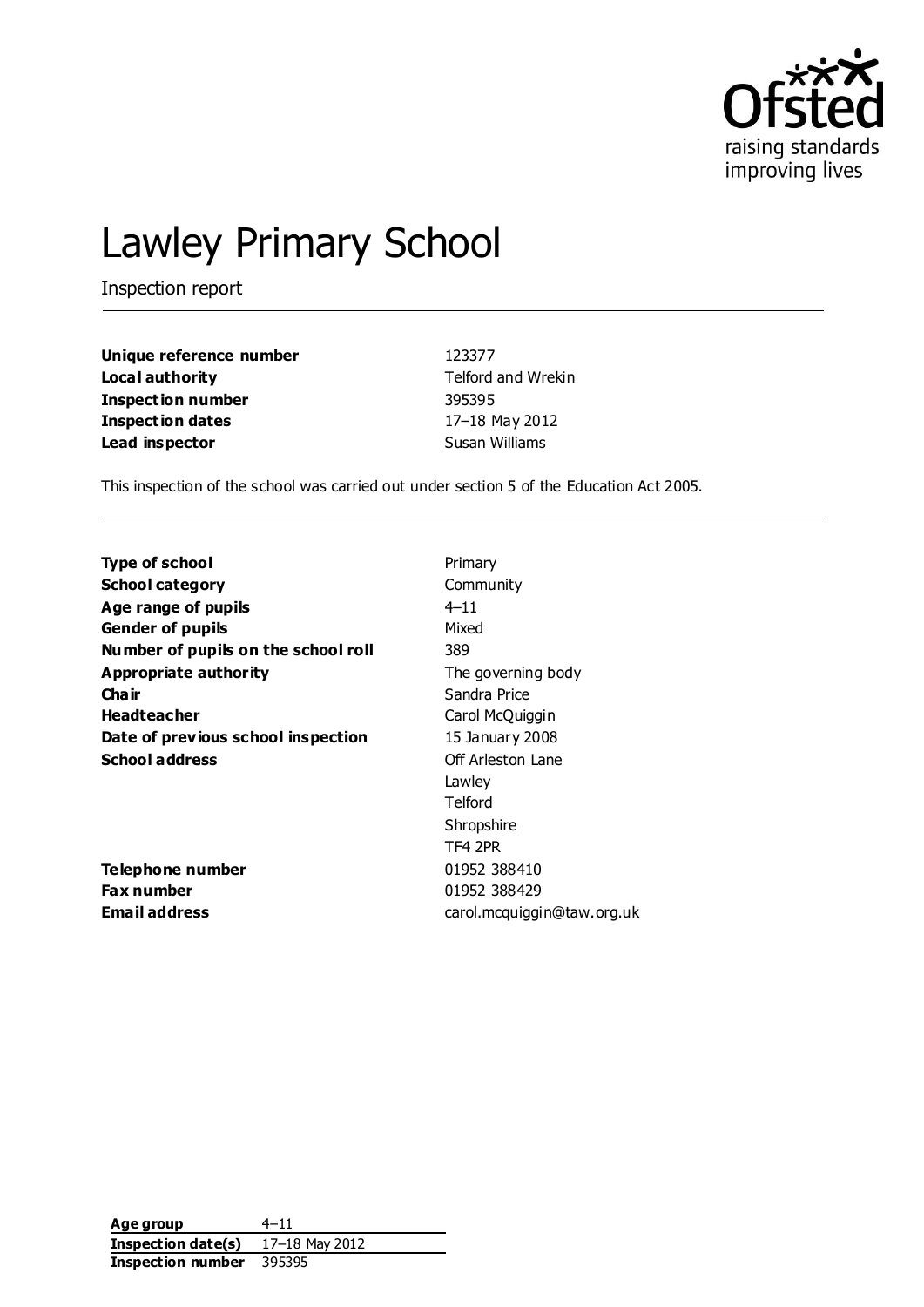

You can use Parent View to give Ofsted your opinion on your child's school. Ofsted will use the information parents and carers provide when deciding which schools to inspect and when.

You can also use Parent View to find out what other parents and carers think about schools in England. You can visit [www.parentview.ofsted.gov.uk,](http://www.parentview.ofsted.gov.uk/) or look for the link on the main Ofsted website: [www.ofsted.gov.uk](http://www.ofsted.gov.uk/)

The Office for Standards in Education, Children's Services and Skills (Ofsted) regulates and inspects to achieve excellence in the care of children and young people, and in education and skills for learners of all ages. It regulates and inspects childcare and children's social care, and inspects the Children and Family Court Advisory Support Service (Cafcass), schools, colleges, initial teacher training, work-based learning and skills training, adult and community learning, and education and training in prisons and other secure establishments. It assesses council children's services, and inspects services for looked after children, safeguarding and child protection.

Further copies of this report are obtainable from the school. Under the Education Act 2005, the school must provide a copy of this report free of charge to certain categories of people. A charge not exceeding the full cost of reproduction may be made for any other copies supplied.

If you would like a copy of this document in a different format, such as large print or Braille, please telephone 0300 123 4234, or email enquiries@ofsted.gov.uk.

You may copy all or parts of this document for non-commercial educational purposes, as long as you give details of the source and date of publication and do not alter the information in any way.

To receive regular email alerts about new publications, including survey reports and school inspection reports, please visit our website and go to 'Subscribe'.

Piccadilly Gate Store St **Manchester** M1 2WD

T: 0300 123 4234 Textphone: 0161 618 8524 E: enquiries@ofsted.gov.uk W: www.ofsted.gov.uk



© Crown copyright 2012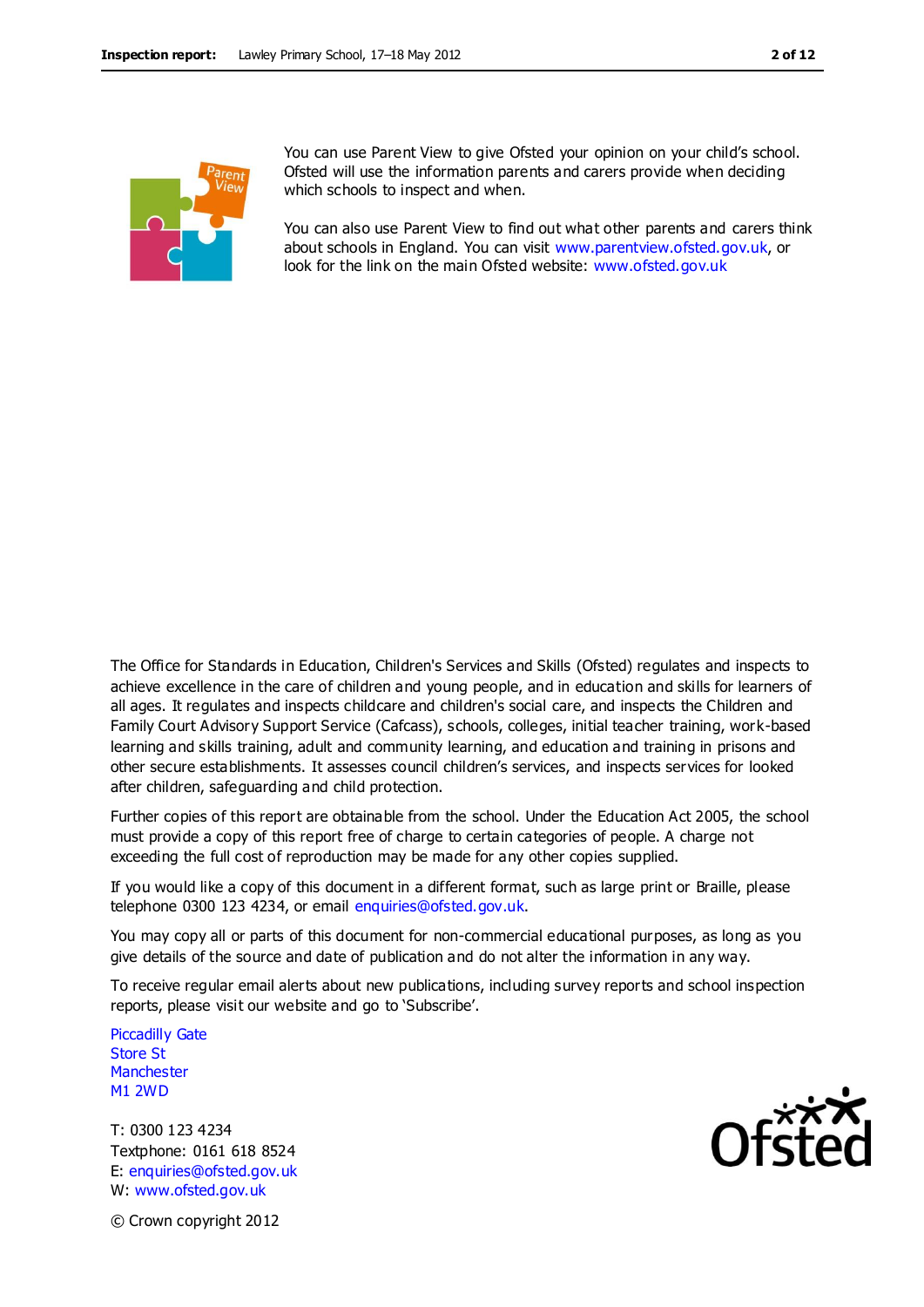## **Introduction**

| Inspection team |                             |
|-----------------|-----------------------------|
| Susan Williams  | <b>Additional Inspector</b> |
| Jason Smith     | <b>Additional Inspector</b> |
| Lesley Voaden   | <b>Additional Inspector</b> |

This inspection was carried out with two days' notice. Inspectors observed 21 lessons or part lessons including phonics sessions (where pupils learn letter patterns and the sounds they represent). Three of the lessons were joint observations with members of the senior leadership team. Meetings were held with the headteacher, members of the governing body, staff and groups of pupils, and two meetings were held with local authority representatives. Inspectors took account of the responses to the online questionnaire (Parent View) in planning the inspection. They observed the school's work and looked at a wide range of documentation, including the school self-evaluatiuon document, the development plan and associated documents, data the school has collected on pupils' attainment and progress, procedures for keeping pupils safe and records of pupils' behaviour. Inspectors scrutinised 112 questionnaires completed by parents and carers, together with those returned by pupils and staff.

## **Information about the school**

Lawley Primary School is larger than most primary schools. Most pupils are of White British heritage with a very small proportion from minority ethnic backgrounds. The proportion of disabled pupils and those who have special educational needs, supported at school action plus or with a statement of special educational needs, is below average. The number of pupils known to be eligible for free school meals is less than half that seen nationally. The number of pupils on role has risen since the previous inspection. The school meets the government's floor standard, which sets the minimum expectations for pupils' attainment and progress. The headteacher was appointed in 2009 having previously held the positions of associate headteacher and acting headteacher in the school. There is a pre-school and out-of-school-hours club which are not managed by the governing body and so were not inspected.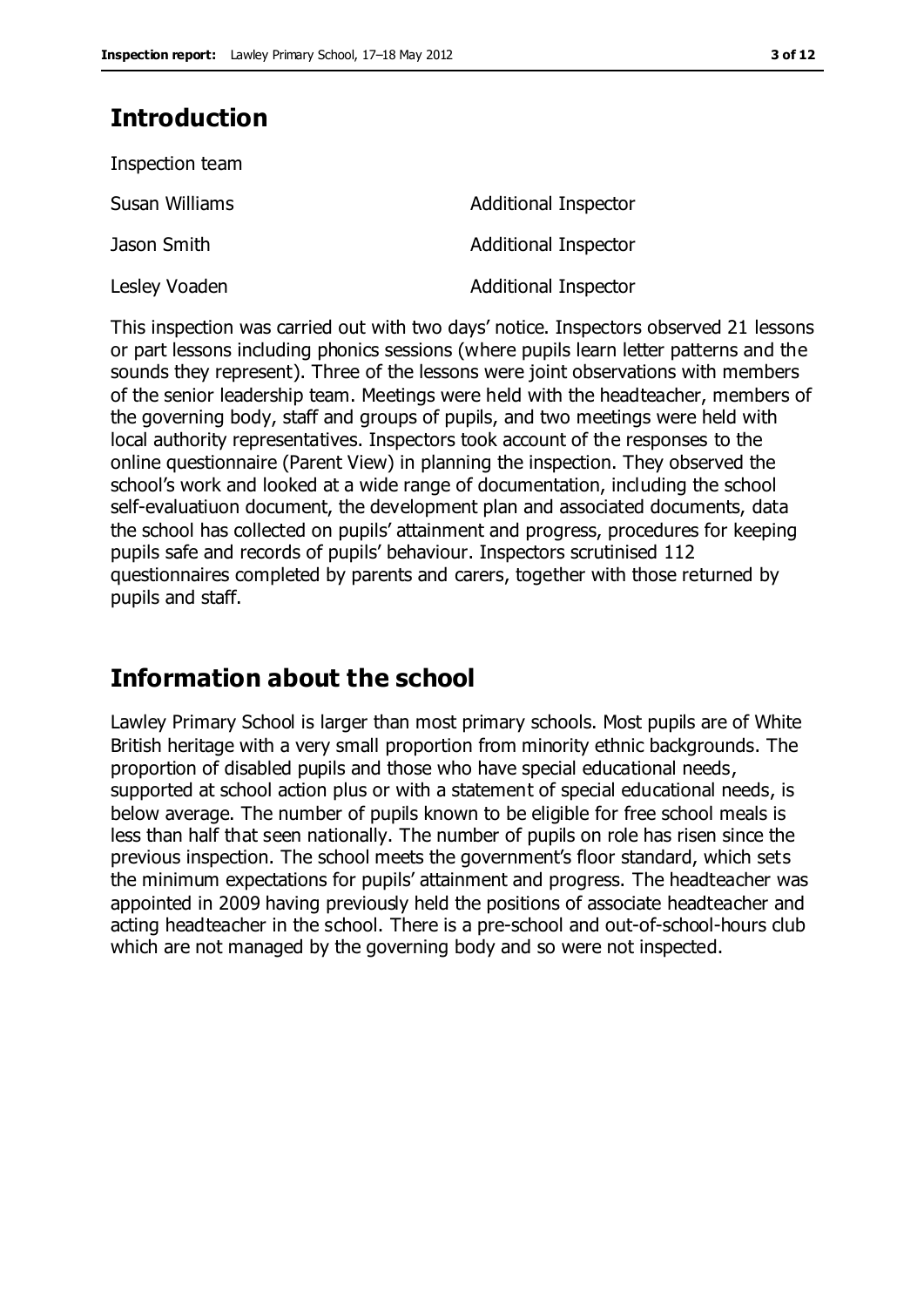## **Inspection judgements**

| <b>Overall effectiveness</b>     |   |
|----------------------------------|---|
|                                  |   |
| <b>Achievement of pupils</b>     |   |
| <b>Quality of teaching</b>       | 3 |
| Behaviour and safety of pupils   | 3 |
| <b>Leadership and management</b> |   |

## **Key findings**

- In accordance with section 13(3) of the Education Act 2005, Her Majesty's Chief Inspector is of the opinion that this school requires significant improvement, because it is performing significantly less well than in all the circumstances it could reasonably be expected to perform. The school is therefore given a notice to improve. Significant improvement is required in relation to the leadership and management of the school.
- This is not a satisfactory school because the inadequate impact of leadership and management has led to a decline in pupils' achievement, in the quality of teaching, and in behaviour and safety since the previous inspection. The management of performance has not been robust enough to hold teachers to account for the progress of pupils.
- The school is providing an acceptable standard of education for its pupils because, although pupils' achievement has declined, it is satisfactory. Pupils' attainment is broadly average at the end of Year 2 and Year 6.
- Teaching over time is satisfactory. Information on pupils' achievement and in books shows they make satisfactory progress. A range of teaching from good to inadequate was seen on the inspection. Teachers do not always plan work to ensure all pupils are challenged. Sometimes the pace of lessons is slow because teachers talk for too long so pupils have limited time to develop their learning independently. In the best lessons pupils are all challenged with activities well matched to their needs so they make good progress. The quality of teachers' marking is variable.
- Pupils are respectful of each other and adults. They show sound attitudes to learning. Routines are established to which pupils respond well, ensuring an environment in which they feel safe. Pupils are not all positive about behaviour; they feel that sometimes there is poor behaviour although they are confident the school deals with it.
- The leadership of teaching and learning is inadequate. Teaching is monitored but leaders do not focus closely enough on the impact teaching is having on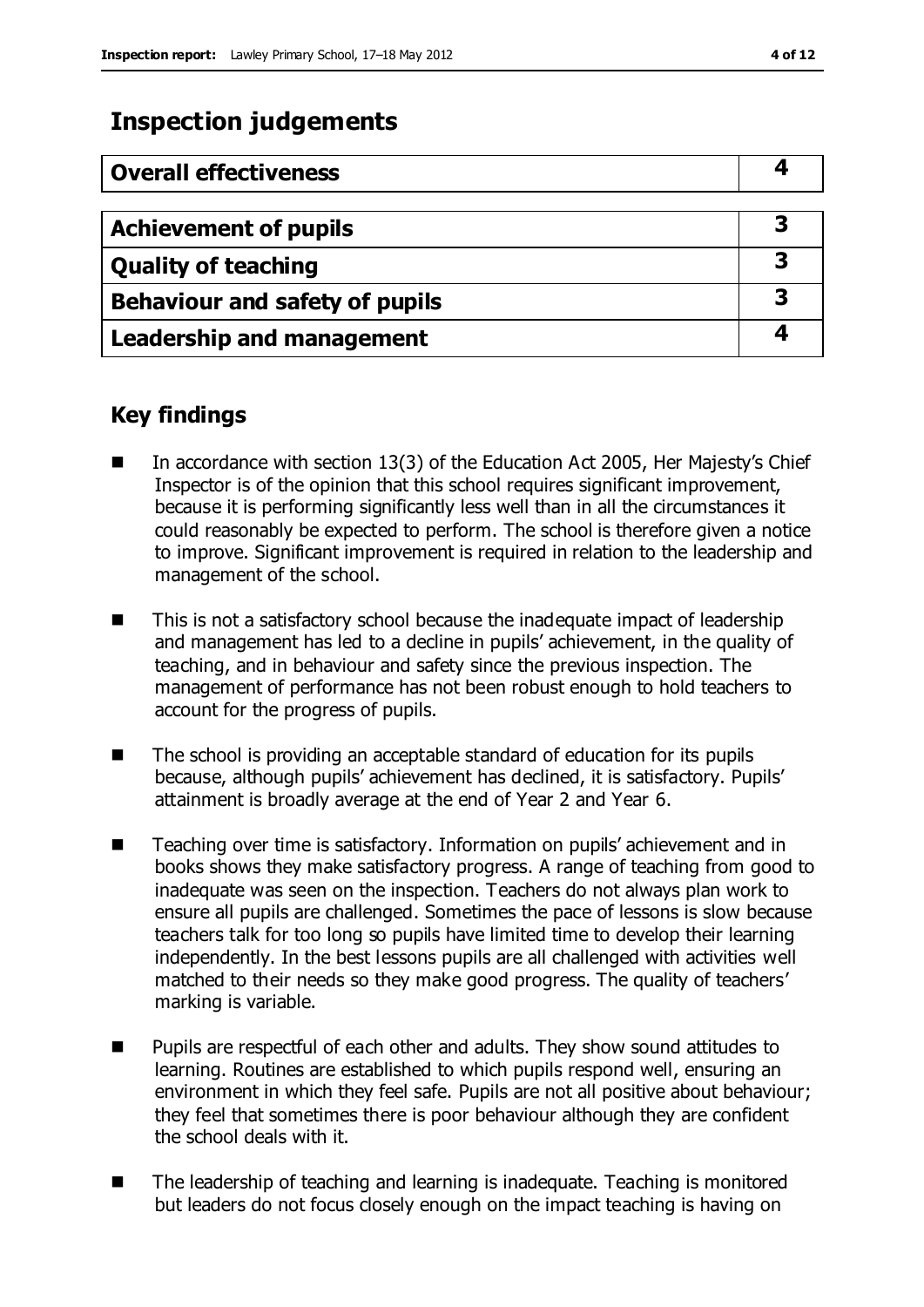learning, and staff are not given specific enough priorities to work on to improve. Targets for pupils' attainment are not challenging enough.

## **What does the school need to do to improve further?**

- Improve the leadership of teaching and learning so that pupils achievement and the quality of teaching are at least good by:
	- giving teachers sharply focused priorities to improve their practice  $\frac{1}{2}$
	- focusing on the impact on pupils' learning when observing teachers
	- using a range of evidence to evaluate the quality of teaching over time.  $\overline{\phantom{0}}$
- Improve pupils' progress to good by ensuring:
	- teachers match work in lessons more closely to learners' needs so that all pupils are challenged
	- lessons proceed at an appropriately fast pace  $\overline{\phantom{a}}$
	- when teachers talk to classes they do so efficiently and effectively so pupils have opportunities to develop their learning independently
	- teachers' marking is developmental and makes the next steps in learning clear for the pupils.
- Drive school improvement rigorously by establishing robust quality assurance processes, setting challenging targets for all pupils and monitoring pupils' progress regularly to ensure they make good progress.

## **Main report**

#### **Achievement of pupils**

Pupils' achievement is satisfactory overall. Children enter the Early Years Foundation Stage with skills broadly at the levels found nationally for their age. They make satisfactory progress and attainment is broadly average on entry to Key Stage 1. Children are supported to develop their early reading skills well in Reception with a systematic phonics programme. Attainment at the end of Key Stage 1 in reading, writing and mathematics has been broadly average over the last three years. Attainment at Key Stage 2 in reading, writing and mathematics was above average three years ago and declined to be broadly average last year. Some pupils underachieved in mathematics. The inadequate progress last year in mathematics has been addressed and pupils now make satisfactory progress in mathematics across the school.

Disabled pupils and those who have special educational needs make satisfactory progress. Their learning is satisfactory and at some times good in lessons, and they take a full part with others in the class. Work in lessons, in books and the school's information on pupils' progress confirms that there is little difference in the achievement of different groups.

Most parents and carers who responded to the questionnaire are positive about the progress made by their children. Inspectors found that pupils make satisfactory progress. The school's information on pupils' progress shows some classes and year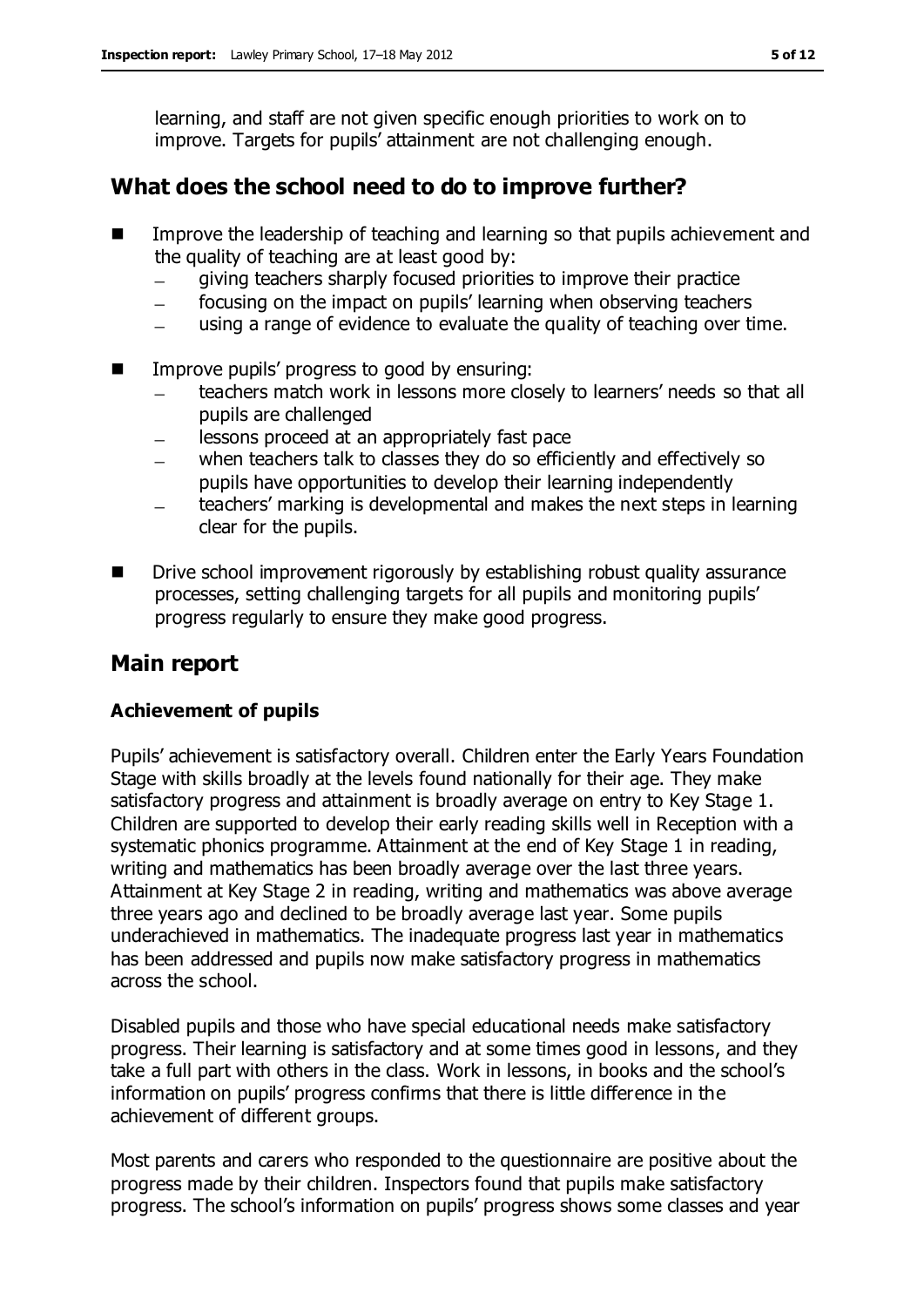groups making better progress than others. The same variation was evident in the lessons observed. Pupils' learning was satisfactory overall in the lessons seen, but there was a clear difference between lessons planned to take full account of pupils' varied needs, and those which were not. In less effective lessons, pupils were not fully challenged. Some finished the work early, limiting their progress, or had too little scope for independent learning. Better lessons saw pupils given work that challenged all abilities. For example, in a Year 6 mathematics lesson pupils applied mathematics in real life situations, through a range of activities matched to their level of ability. Pupils were very engaged and enthusiastic, and learnt well.

#### **Quality of teaching**

Teaching over time has a satisfactory impact on pupils' achievement. Strengths of teaching include the good relationships between staff and pupils. Pupils remain positive and do not disrupt learning even when they do not know what to do or when work is too easy and they finish it early. In the best lessons teachers use assessment well to match work to pupils' needs, the pace of learning is quick, pupils are enthusiastic about their learning and have opportunities to work in pairs or groups. In a Year 2 mathematics lesson the teacher captured pupils' imagination with the use of an alligator puppet's mouth to demonstrate 'more than' and 'less than' on a number line; pupils then investigated this further through a range of activities planned for their different abilities and all made good progress. Pupils told inspectors that the best lessons are those that allow them to organise their work and to solve problems.

A very large majority of parents and carers who responded to questionnaires thought their child was taught well. Inspectors found teaching is less effective where teachers give long introductions which continue even when some pupils are ready to move to more active learning. Work in a number of lessons is planned for the middle-ability pupils in the class, and so the expectations of all pupils are too similar. Pupils' work is marked regularly and in the best practice there are developmental targets for pupils to improve their work, but this is not consistent across the school.

Disabled pupils and those who have special educational needs are given effective support by teaching assistants. They ensure the pupils engage in appropriate activities which enable them to make satisfactory and in some cases good progress. In a Year 6 mathematics lesson the teaching assistant skilfully supported pupils through the well-planned activities. She used good questioning to challenge pupils and to develop their understanding, so they progressed well.

#### **Behaviour and safety of pupils**

The school has created an ethos which promotes satisfactory attitudes to learning and an atmosphere that allows pupils to feel safe. Pupils respect each other and adults. They are polite and courteous and support each other well. Appropriate expectations of standards of behaviour in and out of the classroom result in an orderly environment. However, pupils do not always have enough opportunities to develop good independent learning skills or take responsibility for improving work in response to teachers' marking. Pupils play together well in the playground and know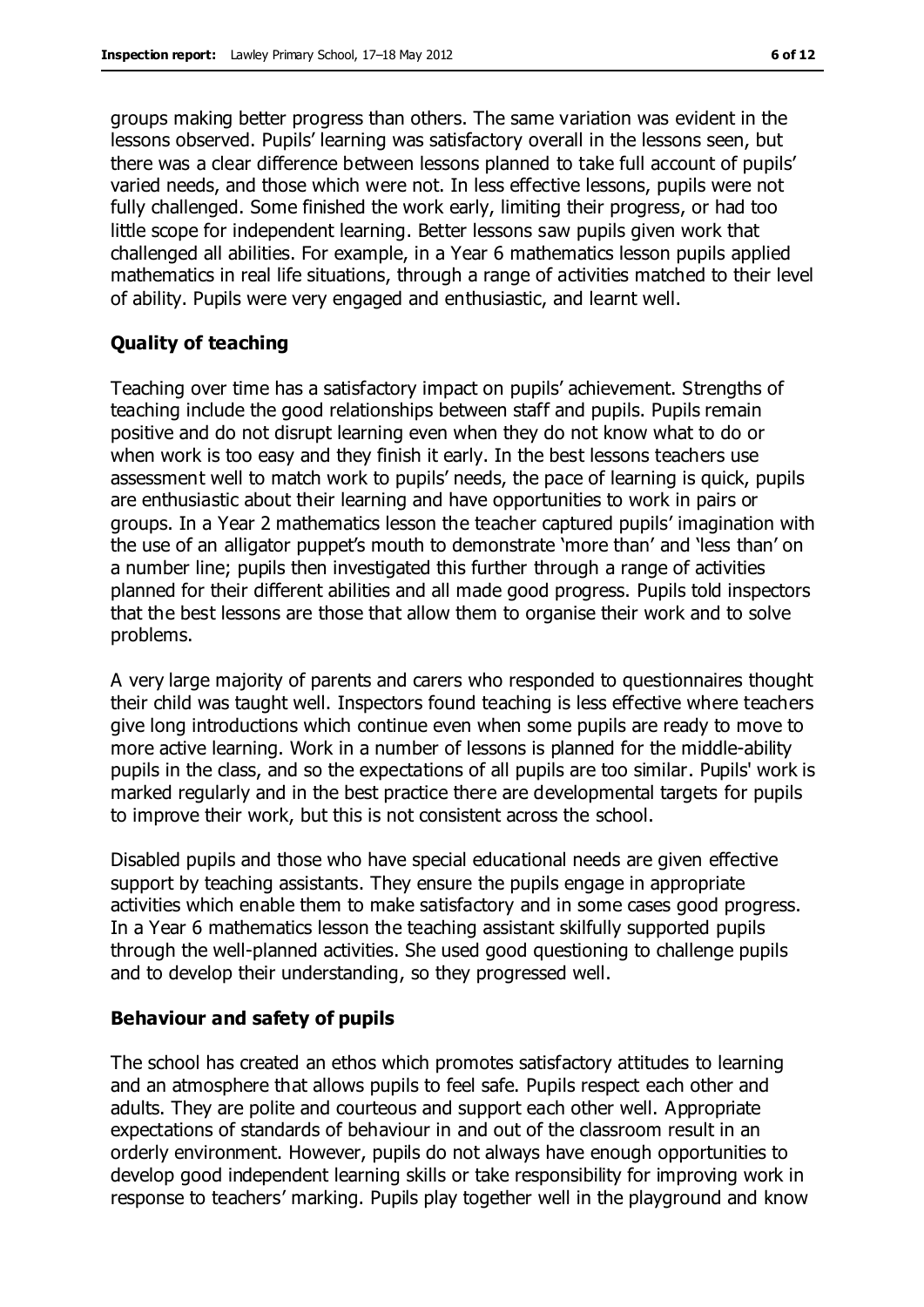how to keep safe, such as by not using the tyre area when it is wet. Routines at the end of break work well. When teachers put their hands up this signals pupils to line up quietly: little further direction is needed from staff and pupils do this very sensibly. The very large majority of parents and carers who responded to questionnaires thought behaviour was good in school and the large majority of pupils agreed.

Pupils told inspectors that there was very little bullying and that all forms of bullying, including prejudice-based bullying, are rare. They are confident that if it does occur it is dealt with immediately. School records over time showed instances of bullying are few and dealt with appropriately by the school, so they do not recur. The proportion of fixed-term exclusions is low. Pupils take part in weekly yoga sessions which they say gives them time to reflect. Almost all parents and carers who responded thought their children felt safe in school. Most pupils said they felt safe in school although some raised concerns about the new road outside the school. Attendance has improved and is now above average. Pupils are punctual to school and to their lessons.

#### **Leadership and management**

The effectiveness of leaders and managers is inadequate because the governing body and senior leaders have not ensured quality assurance processes are applied rigorous enough to maintain the high standards from the previous inspection. Pupils' achievement has declined and there is variability in the quality of teaching, including some that is inadequate. The impact of performance management and professional development is therefore inadequate. In monitoring and evaluating the effectiveness of teaching, school leaders do not draw on a wide enough range of evidence, nor link judgements about the quality of teaching with its impact on pupils' achievement. As a result, judgements on the quality of teaching over time are overgenerous and records of monitoring are not precise enough about how teachers can improve their teaching.

Leaders and managers have introduced new systems to track pupils' achievements but targets are not challenging enough. Progress towards the targets is not monitored tightly enough to hold staff to account for ensuring pupils make good progress. Due to the decline in achievement, teaching, and behaviour and safety from the previous inspection, school leaders have not demonstrated the capacity for sustained improvement.

Leaders and managers at all levels are committed to promoting equality of opportunity and the school has successfully ensured that there is no difference in the progress of different groups of pupils. However, the weaknesses in target setting limit the school's effectiveness in ensuring good progress for all. The school meets all statutory requirements for safeguarding children; staff are well trained and policies and procedures are kept up to date.

The curriculum is satisfactory because it provides an appropriate framework for teaching and contributes to pupils' satisfactory achievement. Strengths include the wide range of trips, visitors and events such as the skip-a-thon and world record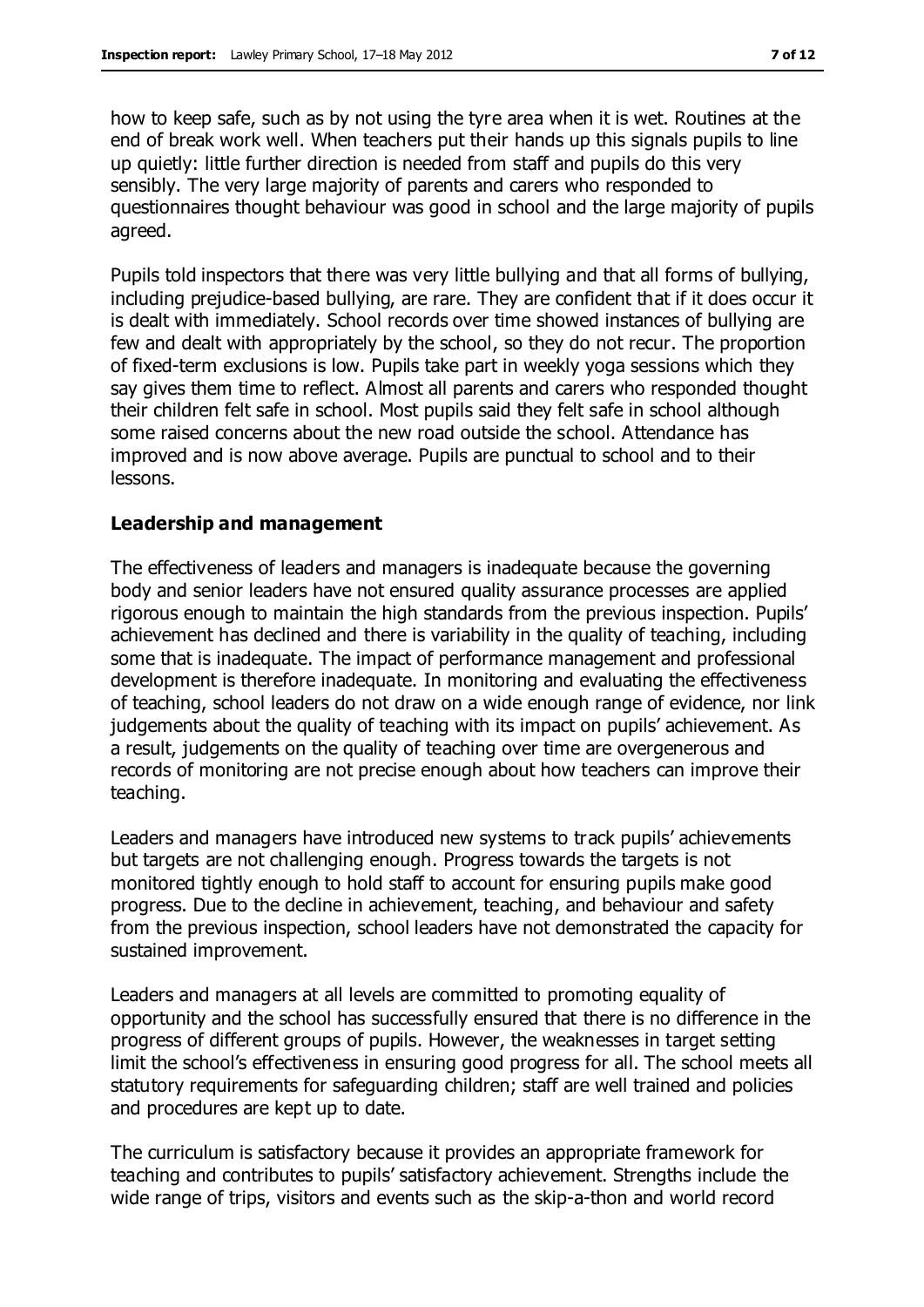dance attempt that took place during the inspection. Pupils' spiritual, moral, social and cultural development is effectively promoted across the curriculum, particularly in arts events, lessons and assemblies. Regular opportunities to reflect in assemblies, class worship sessions and in yoga support pupils' spiritual development well.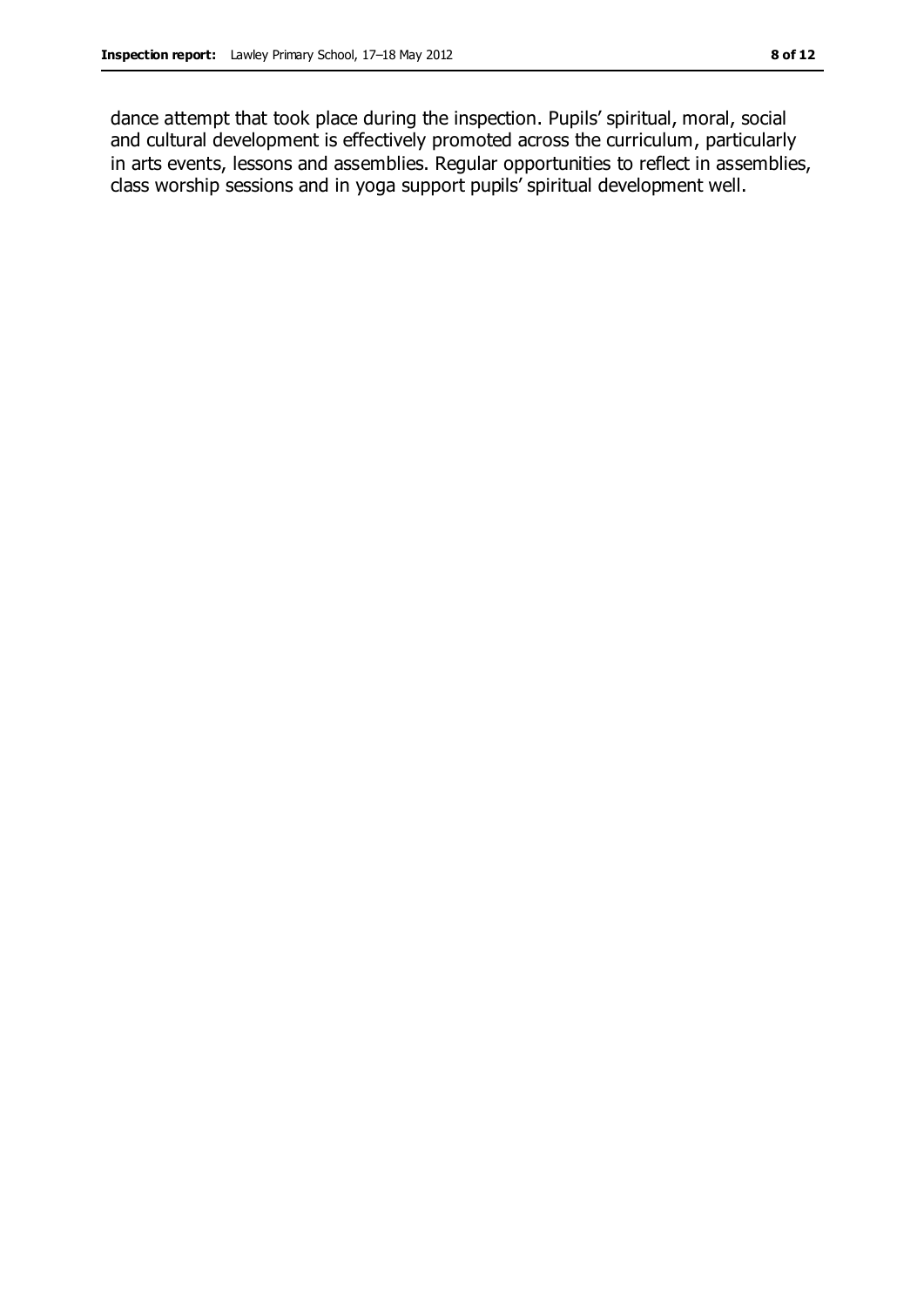# **Glossary**

## **What inspection judgements mean**

| <b>Grade</b> | <b>Judgement</b> | <b>Description</b>                                            |
|--------------|------------------|---------------------------------------------------------------|
| Grade 1      | Outstanding      | These features are highly effective. An outstanding           |
|              |                  | school provides exceptionally well for all its pupils' needs. |
| Grade 2      | Good             | These are very positive features of a school. A school        |
|              |                  | that is good is serving its pupils well.                      |
| Grade 3      | Satisfactory     | These features are of reasonable quality. A satisfactory      |
|              |                  | school is providing adequately for its pupils.                |
| Grade 4      | Inadequate       | These features are not of an acceptable standard. An          |
|              |                  | inadequate school needs to make significant                   |
|              |                  | improvement in order to meet the needs of its pupils.         |
|              |                  | Ofsted inspectors will make further visits until it           |
|              |                  | improves.                                                     |

## **Overall effectiveness of schools**

|                       |                    |      | Overall effectiveness judgement (percentage of schools) |                   |
|-----------------------|--------------------|------|---------------------------------------------------------|-------------------|
| <b>Type of school</b> | <b>Outstanding</b> | Good | <b>Satisfactory</b>                                     | <b>Inadequate</b> |
| Nursery schools       | 54                 | 42   |                                                         |                   |
| Primary schools       | 14                 | 49   | 32                                                      |                   |
| Secondary             | 20                 | 39   | 34                                                      |                   |
| schools               |                    |      |                                                         |                   |
| Special schools       | 33                 | 45   | 20                                                      |                   |
| Pupil referral        |                    | 55   | 28                                                      |                   |
| units                 |                    |      |                                                         |                   |
| All schools           | 16                 | 47   | 31                                                      |                   |

New school inspection arrangements have been introduced from 1 January 2012. This means that inspectors make judgements that were not made previously.

The data in the table above are for the period 1 September to 31 December 2011 and represent judgements that were made under the school inspection arrangements that were introduced on 1 September 2009. These data are consistent with the latest published official statistics about maintained school inspection outcomes (see [www.ofsted.gov.uk\)](http://www.ofsted.gov.uk/).

The sample of schools inspected during 2010/11 was not representative of all schools nationally, as weaker schools are inspected more frequently than good or outstanding schools.

Primary schools include primary academy converters. Secondary schools include secondary academy converters, sponsor-led academies and city technology colleges. Special schools include special academy converters and non-maintained special schools.

Percentages are rounded and do not always add exactly to 100.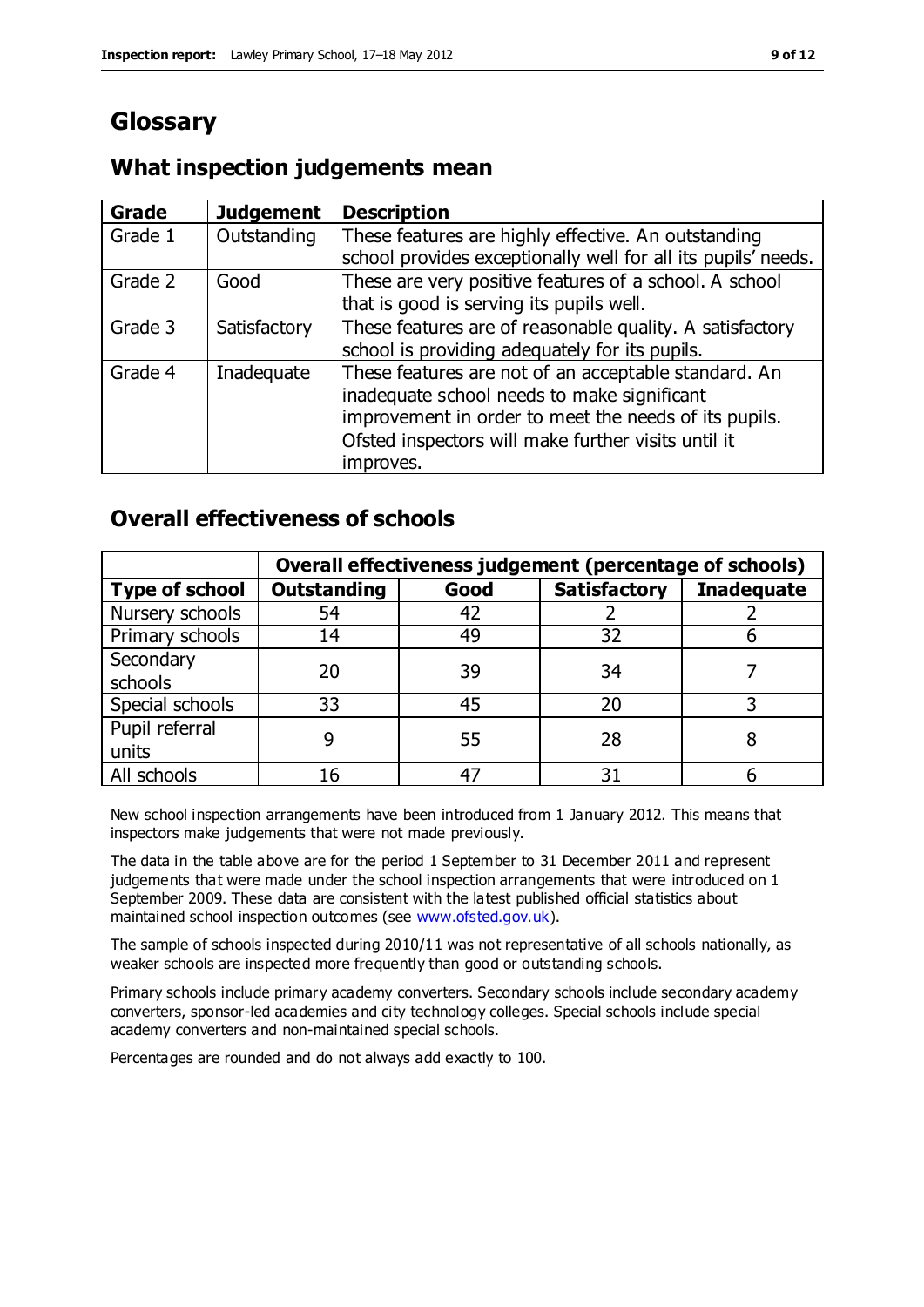# **Common terminology used by inspectors**

| Achievement:                  | the progress and success of a pupil in their<br>learning and development taking account of their<br>attainment.                                                                                                        |
|-------------------------------|------------------------------------------------------------------------------------------------------------------------------------------------------------------------------------------------------------------------|
| Attainment:                   | the standard of the pupils' work shown by test and<br>examination results and in lessons.                                                                                                                              |
| Attendance:                   | the regular attendance of pupils at school and in<br>lessons, taking into account the school's efforts to<br>encourage good attendance.                                                                                |
| Behaviour:                    | how well pupils behave in lessons, with emphasis<br>on their attitude to learning. Pupils' punctuality to<br>lessons and their conduct around the school.                                                              |
| Capacity to improve:          | the proven ability of the school to continue<br>improving based on its self-evaluation and what<br>the school has accomplished so far and on the<br>quality of its systems to maintain improvement.                    |
| Floor standards:              | the national minimum expectation of attainment<br>and progression measures.                                                                                                                                            |
| Leadership and management:    | the contribution of all the staff with responsibilities,<br>not just the governors and headteacher, to<br>identifying priorities, directing and motivating staff<br>and running the school.                            |
| Learning:                     | how well pupils acquire knowledge, develop their<br>understanding, learn and practise skills and are<br>developing their competence as learners.                                                                       |
| <b>Overall effectiveness:</b> | inspectors form a judgement on a school's overall<br>effectiveness based on the findings from their<br>inspection of the school.                                                                                       |
| Progress:                     | the rate at which pupils are learning in lessons and<br>over longer periods of time. It is often measured<br>by comparing the pupils' attainment at the end of a<br>key stage with their attainment when they started. |
| Safety:                       | how safe pupils are in school, including in lessons;<br>and their understanding of risks. Pupils' freedom<br>from bullying and harassment. How well the school<br>promotes safety, for example e-learning.             |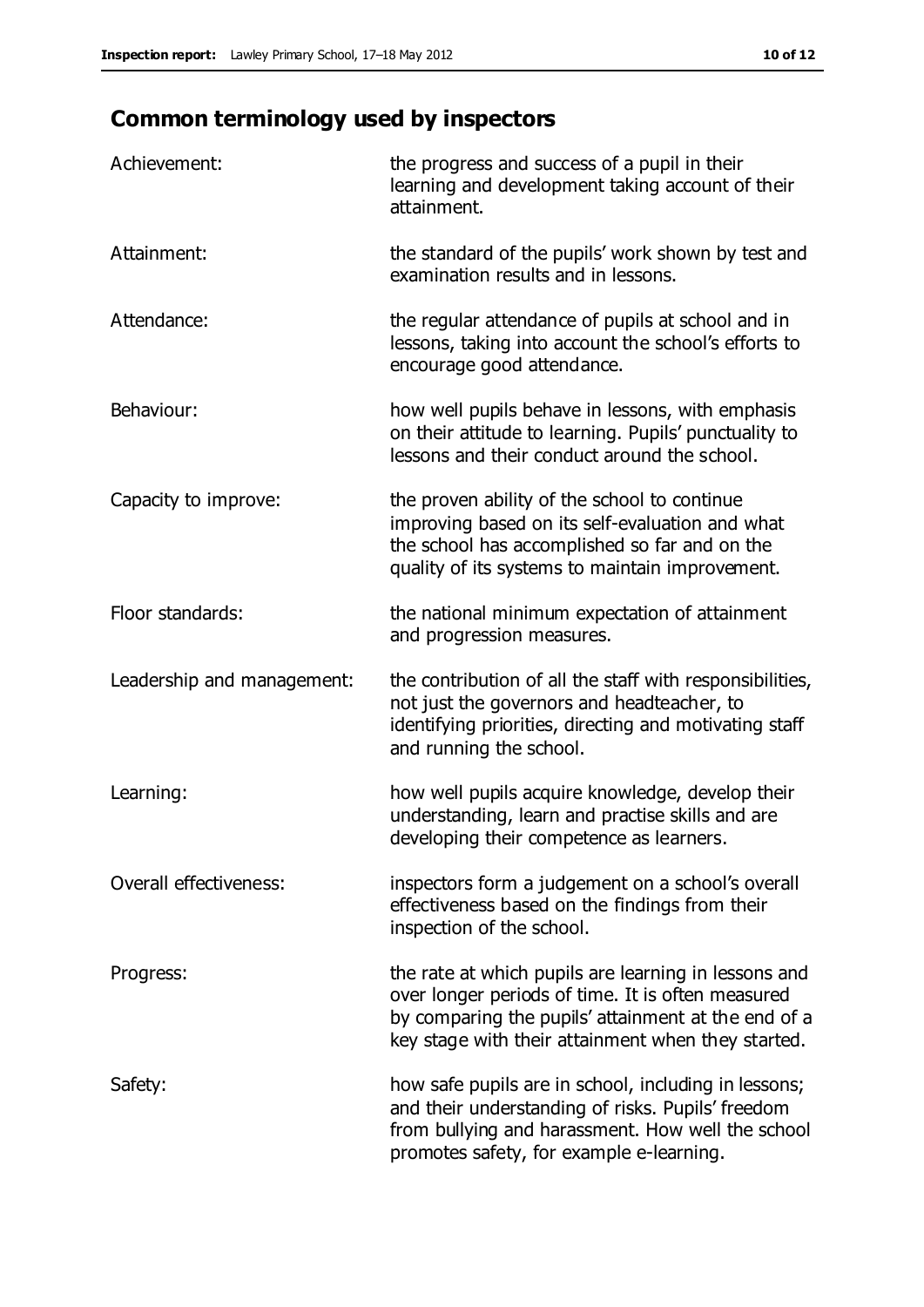#### **This letter is provided for the school, parents and carers to share with their children. It describes Ofsted's main findings from the inspection of their school.**



21 May 2012

Dear Pupils

#### **Inspection of Lawley Primary School**, **Telford**, **TF4 2PR**

Thank you for being so polite and friendly and contributing to the inspection of your school. We talked to a number of you in lessons and in the playground, looked at your questionnaires and met with some of you for more detailed discussions to find out what you thought about your school. We heard about how you take part in a wide range of interesting activities such as the skip-a-thon and the world record dance attempt that were happening during the inspection.

You make satisfactory progress to reach standards similar to pupils in schools nationally by the time you leave. However, the progress made by pupils has declined in recent years and we think that your school can do better. We have therefore given it a notice to improve. We have asked your headteacher, teachers and governors to strengthen the way that the school is led and managed. Inspectors will return to check on the school's progress. The inspectors will expect to see that:

- work in lessons challenges all of you to make at least good progress in learning
- **EXECUTE:** lessons progress at a lively pace and you have opportunities to develop your own learning
- teachers' marking is clear about what you need to do to improve your work
- school leaders set challenging targets for you all and check regularly to see how well you are doing and how well you are being taught.

You can help your teachers by working hard and focusing on how to improve your work in school.

Yours sincerely

Susan Williams Lead inspector